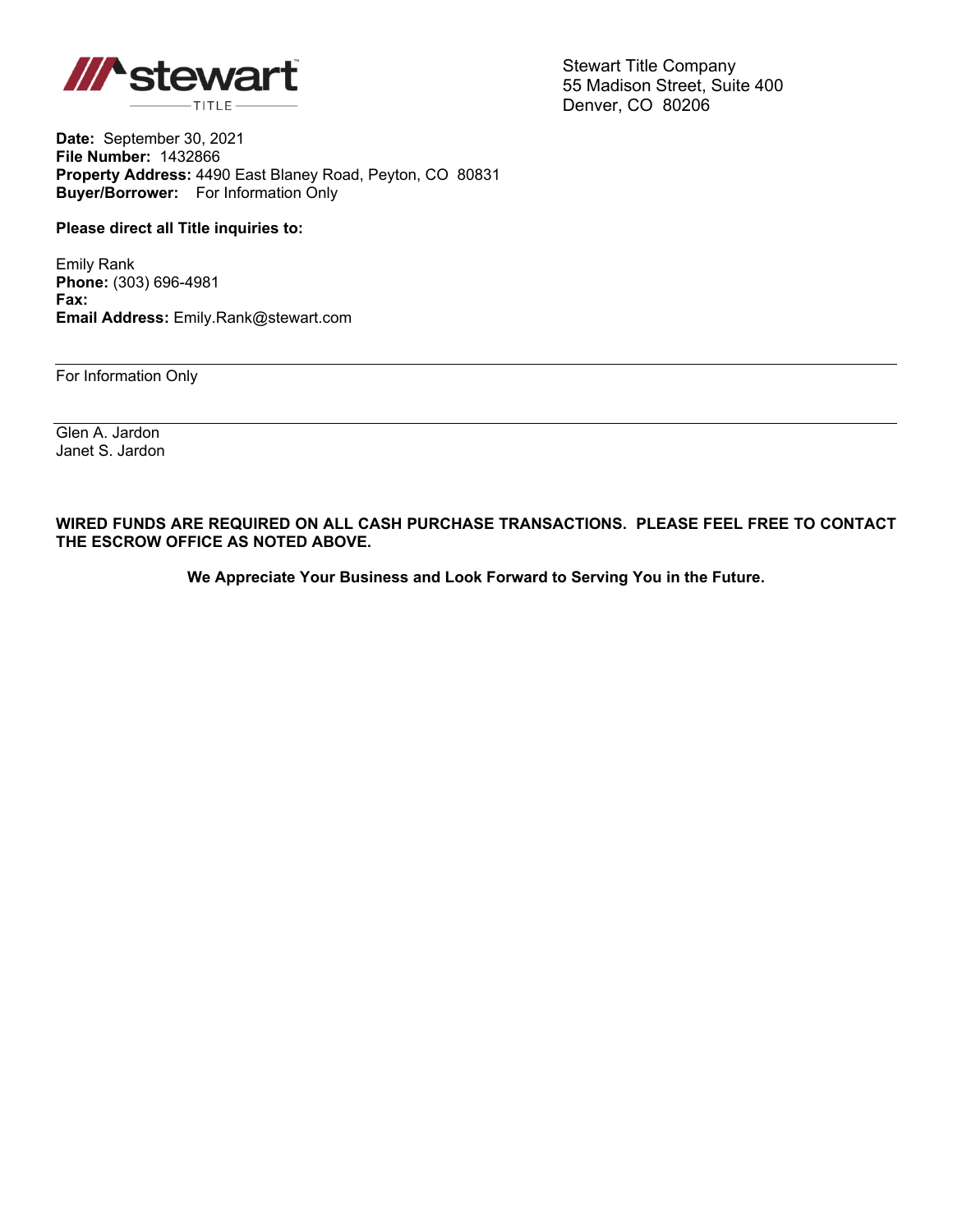

## **ALTA COMMITMENT FOR TITLE INSURANCE**

ISSUED BY STEWART TITLE GUARANTY COMPANY

## **NOTICE**

**IMPORTANT - READ CAREFULLY:** THIS COMMITMENT IS AN OFFER TO ISSUE ONE OR MORE TITLE INSURANCE POLICIES. ALL CLAIMS OR REMEDIES SOUGHT AGAINST THE COMPANY INVOLVING THE CONTENT OF THIS COMMITMENT OR THE POLICY MUST BE BASED SOLELY IN CONTRACT.

THIS COMMITMENT IS NOT AN ABSTRACT OF TITLE, REPORT OF THE CONDITION OF TITLE, LEGAL OPINION, OPINION OF TITLE, OR OTHER REPRESENTATION OF THE STATUS OF TITLE. THE PROCEDURES USED BY THE COMPANY TO DETERMINE INSURABILITY OF THE TITLE, INCLUDING ANY SEARCH AND EXAMINATION, ARE PROPRIETARY TO THE COMPANY, WERE PERFORMED SOLELY FOR THE BENEFIT OF THE COMPANY, AND CREATE NO EXTRACONTRACTUAL LIABILITY TO ANY PERSON, INCLUDING A PROPOSED INSURED.

THE COMPANY'S OBLIGATION UNDER THIS COMMITMENT IS TO ISSUE A POLICY TO A PROPOSED INSURED IDENTIFIED IN SCHEDULE A IN ACCORDANCE WITH THE TERMS AND PROVISIONS OF THIS COMMITMENT. THE COMPANY HAS NO LIABILITY OR OBLIGATION INVOLVING THE CONTENT OF THIS COMMITMENT TO ANY OTHER PERSON.

## **COMMITMENT TO ISSUE POLICY**

Subject to the Notice; Schedule B, Part I - Requirements; Schedule B, Part II - Exceptions; and the Commitment Conditions, STEWART TITLE GUARANTY COMPANY, a Texas corporation (the "Company"), commits to issue the Policy according to the terms and provisions of this Commitment. This Commitment is effective as of the Commitment Date shown in Schedule A for each Policy described in Schedule A, only when the Company has entered in Schedule A both the specified dollar amount as the Proposed Policy Amount and the name of the Proposed Insured.

If all of the Schedule B, Part I - Requirements have not been met within six months after the Commitment Date, this Commitment terminates and the Company's liability and obligation end.

Authorized Countersignature Stewart Title Company 55 Madison Street, Suite 400 Denver, CO 80206



rederick H. Eppinger **President and CEO** 

**David Hisey** Secretary

*This page is only a part of a 2016 ALTA® Commitment for Title Insurance. This Commitment is not valid without the Notice; the Commitment to Issue Policy; the Commitment Conditions; Schedule A; Schedule B, Part I - Requirements; and Schedule B, Part II - Exceptions; and a countersignature by the Company or its issuing agent that may be in electronic form.*



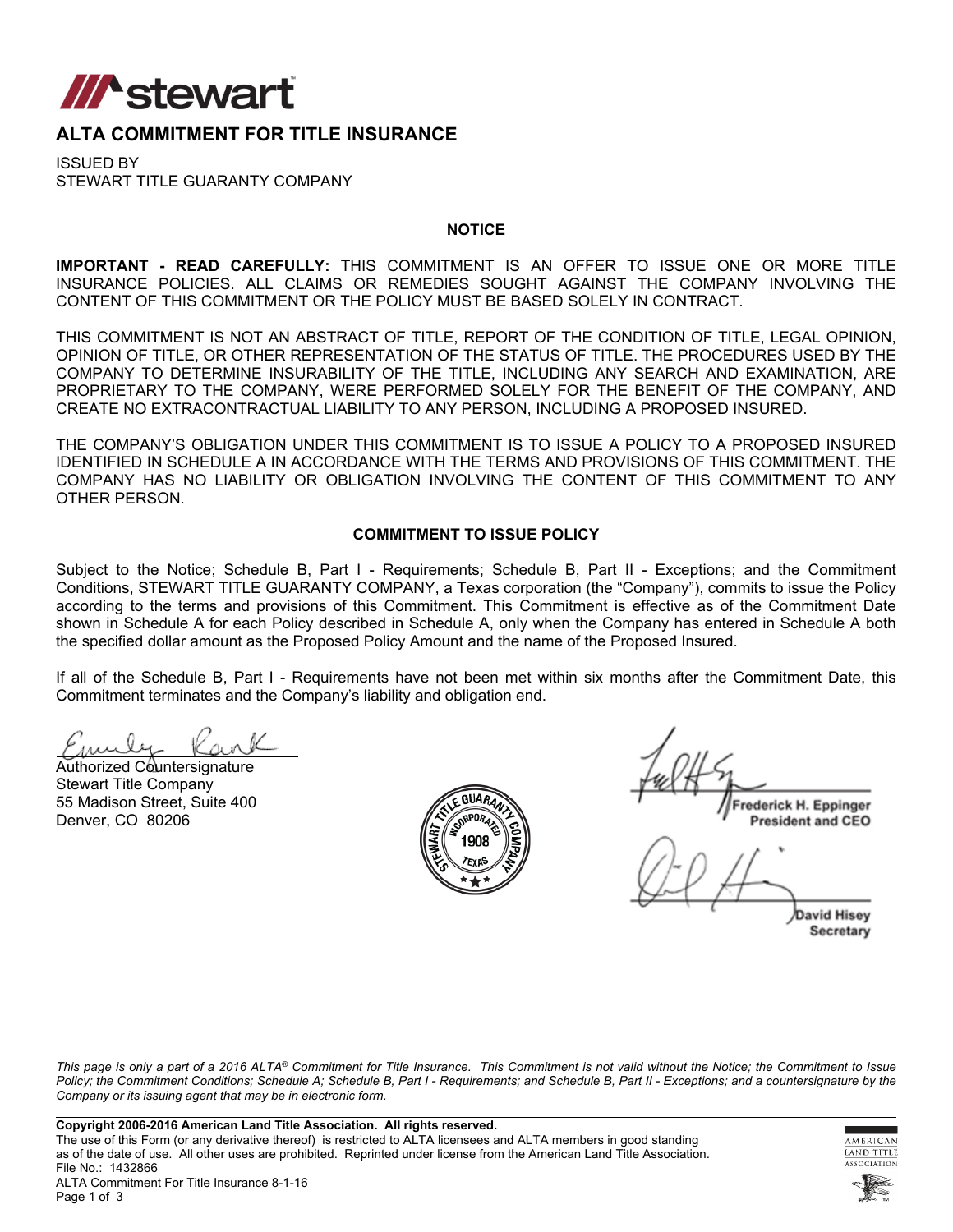## **COMMITMENT CONDITIONS**

## **1. DEFINITIONS**

- (a) "Knowledge" or "Known": Actual or imputed knowledge, but not constructive notice imparted by the Public Records.
- (b) "Land": The land described in Schedule A and affixed improvements that by law constitute real property. The term "Land" does not include any property beyond the lines of the area described in Schedule A, nor any right, title, interest, estate, or easement in abutting streets, roads, avenues, alleys, lanes, ways, or waterways, but this does not modify or limit the extent that a right of access to and from the Land is to be insured by the Policy.
- (c) "Mortgage": A mortgage, deed of trust, or other security instrument, including one evidenced by electronic means authorized by law.
- (d) "Policy": Each contract of title insurance, in a form adopted by the American Land Title Association, issued or to be issued by the Company pursuant to this Commitment.
- (e) "Proposed Insured": Each person identified in Schedule A as the Proposed Insured of each Policy to be issued pursuant to this Commitment.
- (f) "Proposed Policy Amount": Each dollar amount specified in Schedule A as the Proposed Policy Amount of each Policy to be issued pursuant to this Commitment.
- (g) "Public Records": Records established under state statutes at the Commitment Date for the purpose of imparting constructive notice of matters relating to real property to purchasers for value and without Knowledge.
- (h) "Title": The estate or interest described in Schedule A.
- **2.** If all of the Schedule B, Part I Requirements have not been met within the time period specified in the Commitment to Issue Policy, this Commitment terminates and the Company's liability and obligation end.
- **3.** The Company's liability and obligation is limited by and this Commitment is not valid without:
	- (a) the Notice;
	- (b) the Commitment to Issue Policy;
	- (c) the Commitment Conditions;
	- (d) Schedule A;
	- (e) Schedule B, Part I Requirements;
	- (f) Schedule B, Part II Exceptions; and
	- (g) a countersignature by the Company or its issuing agent that may be in electronic form.

## **4. COMPANY'S RIGHT TO AMEND**

The Company may amend this Commitment at any time. If the Company amends this Commitment to add a defect, lien, encumbrance, adverse claim, or other matter recorded in the Public Records prior to the Commitment Date, any liability of the Company is limited by Commitment Condition 5. The Company shall not be liable for any other amendment to this Commitment.

## **5. LIMITATIONS OF LIABILITY**

- (a) The Company's liability under Commitment Condition 4 is limited to the Proposed Insured's actual expense incurred in the interval between the Company's delivery to the Proposed Insured of the Commitment and the delivery of the amended Commitment, resulting from the Proposed Insured's good faith reliance to:
	- (i) comply with the Schedule B, Part I Requirements;
	- (ii) eliminate, with the Company's written consent, any Schedule B, Part II Exceptions; or
	- (iii) acquire the Title or create the Mortgage covered by this Commitment.
- (b) The Company shall not be liable under Commitment Condition 5(a) if the Proposed Insured requested the amendment or had Knowledge of the matter and did not notify the Company about it in writing.
- (c) The Company will only have liability under Commitment Condition 4 if the Proposed Insured would not have incurred the expense had the Commitment included the added matter when the Commitment was first delivered to the Proposed Insured.

*This page is only a part of a 2016 ALTA® Commitment for Title Insurance. This Commitment is not valid without the Notice; the Commitment to Issue*  Policy; the Commitment Conditions; Schedule A; Schedule B, Part I - Requirements; and Schedule B, Part II - Exceptions; and a countersignature by the *Company or its issuing agent that may be in electronic form.*



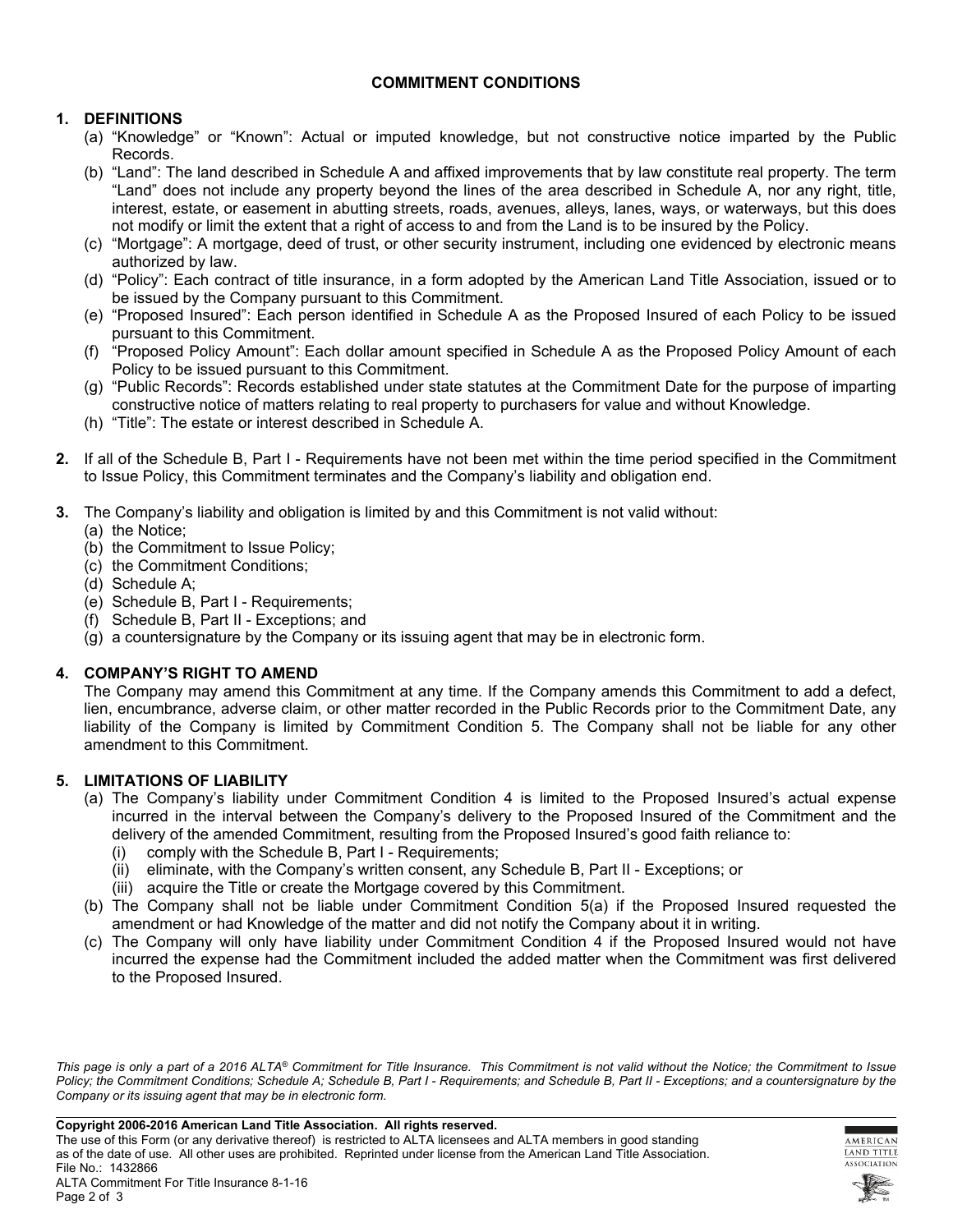- (d) The Company's liability shall not exceed the lesser of the Proposed Insured's actual expense incurred in good faith and described in Commitment Conditions 5(a)(i) through 5(a)(iii) or the Proposed Policy Amount.
- (e) The Company shall not be liable for the content of the Transaction Identification Data, if any.
- (f) In no event shall the Company be obligated to issue the Policy referred to in this Commitment unless all of the Schedule B, Part I - Requirements have been met to the satisfaction of the Company.
- (g) In any event, the Company's liability is limited by the terms and provisions of the Policy.

## **6. LIABILITY OF THE COMPANY MUST BE BASED ON THIS COMMITMENT**

- (a) Only a Proposed Insured identified in Schedule A, and no other person, may make a claim under this Commitment.
- (b) Any claim must be based in contract and must be restricted solely to the terms and provisions of this Commitment.
- (c) Until the Policy is issued, this Commitment, as last revised, is the exclusive and entire agreement between the parties with respect to the subject matter of this Commitment and supersedes all prior commitment negotiations, representations, and proposals of any kind, whether written or oral, express or implied, relating to the subject matter of this Commitment.
- (d) The deletion or modification of any Schedule B, Part II Exception does not constitute an agreement or obligation to provide coverage beyond the terms and provisions of this Commitment or the Policy.
- (e) Any amendment or endorsement to this Commitment must be in writing and authenticated by a person authorized by the Company.
- (f) When the Policy is issued, all liability and obligation under this Commitment will end and the Company's only liability will be under the Policy.

## **7. IF THIS COMMITMENT HAS BEEN ISSUED BY AN ISSUING AGENT**

The issuing agent is the Company's agent only for the limited purpose of issuing title insurance commitments and policies. The issuing agent is not the Company's agent for the purpose of providing closing or settlement services.

## **8. PRO-FORMA POLICY**

The Company may provide, at the request of a Proposed Insured, a pro-forma policy illustrating the coverage that the Company may provide. A pro-forma policy neither reflects the status of Title at the time that the pro-forma policy is delivered to a Proposed Insured, nor is it a commitment to insure.

## **9. ARBITRATION**

The Policy contains an arbitration clause. All arbitrable matters when the Proposed Policy Amount is \$2,000,000 or less shall be arbitrated at the option of either the Company or the Proposed Insured as the exclusive remedy of the parties. A Proposed Insured may review a copy of the arbitration rules at <[http://www.alta.org/arbitration>](http://www.alta.org/arbitration).

## **STEWART TITLE GUARANTY COMPANY**

All notices required to be given the Company and any statement in writing required to be furnished the Company shall be addressed to it at P.O. Box 2029, Houston, Texas 77252-2029.

*This page is only a part of a 2016 ALTA® Commitment for Title Insurance. This Commitment is not valid without the Notice; the Commitment to Issue*  Policy; the Commitment Conditions; Schedule A; Schedule B, Part I - Requirements; and Schedule B, Part II - Exceptions; and a countersignature by the *Company or its issuing agent that may be in electronic form.*



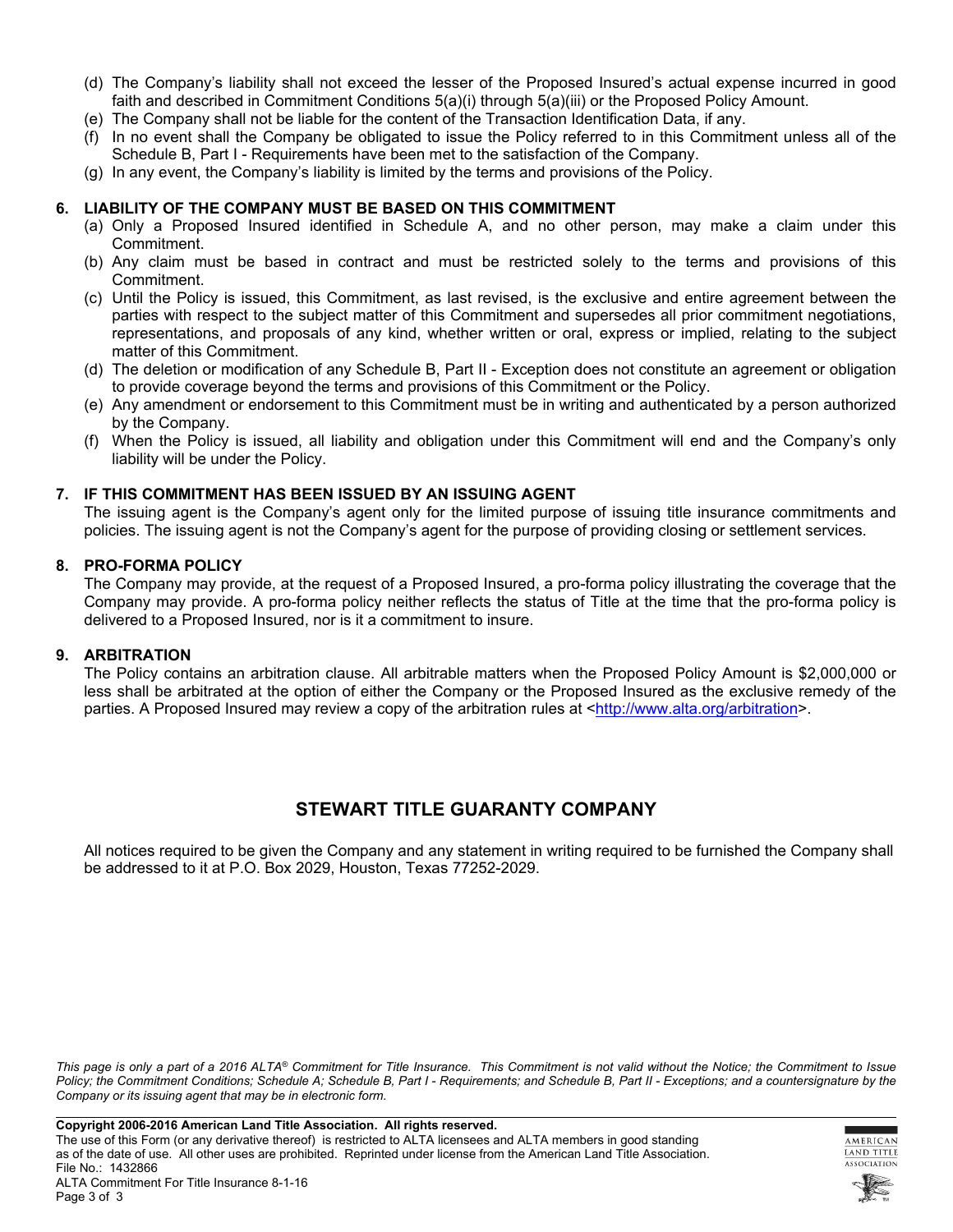## **ALTA COMMITMENT FOR TITLE INSURANCE SCHEDULE A**

ISSUED BY STEWART TITLE GUARANTY COMPANY

## *Transaction Identification Data for reference only:*

Issuing Agent: Stewart Title Company Issuing Office: 55 Madison Street, Suite 400, Denver, CO 80206 Issuing Office's ALTA® Registry ID: Loan ID Number: Commitment Number: 1432866 Issuing Office File Number: 1432866 Property Address: 4490 East Blaney Road, Peyton, CO 80831 Revision Number:

## **1. Commitment Date:** September 25, 2021 at 8:00AM

(a) ALTA Owner's T.B.D. Proposed Insured: For Information Only

(b) ALTA Loan Proposed Insured:

## **3. The estate or interest in the Land described or referred to in this Commitment is:**

FEE SIMPLE

## **4. The Title is, at the Commitment Date, vested in:**

Glen A. Jardon and Janet S. Jardon

## **5. The Land is described as follows:**

See Exhibit "A" Attached Hereto

## **STATEMENT OF CHARGES**

These charges are due and payable before a policy can be issued:

Informational Only Commitment: \$700.00

*This page is only a part of a 2016 ALTA® Commitment for Title Insurance. This Commitment is not valid without the Notice; the Commitment to Issue Policy; the Commitment Conditions; Schedule A; Schedule B, Part I - Requirements; and Schedule B, Part II -Exceptions; and a countersignature by the Company or its issuing agent that may be in electronic form.*





**2. Policy to be issued: Proposed Policy Amount**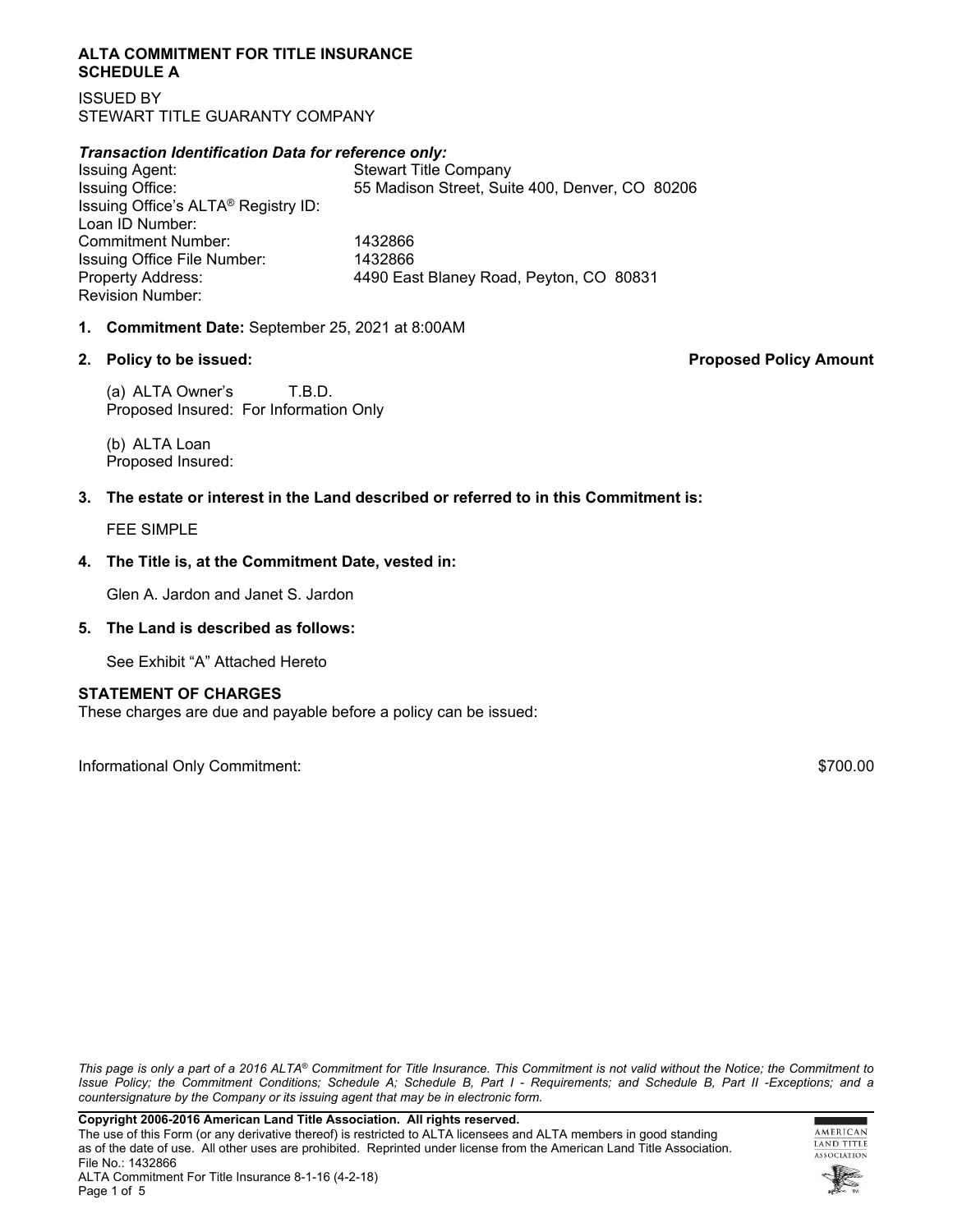## **ALTA COMMITMENT FOR TITLE INSURANCE EXHIBIT "A" LEGAL DESCRIPTION**

ISSUED BY STEWART TITLE GUARANTY COMPANY

## **File No.:** 1432866

The Northeast quarter of Section 30, Township 13 South, Range 64 West of the 6th P.M., County of El Paso, State of Colorado.

For Informational Purposes Only: 4490 East Blaney Road, Peyton, CO 80831 APN: 4330000001

*This page is only a part of a 2016 ALTA® Commitment for Title Insurance. This Commitment is not valid without the Notice; the Commitment to Issue Policy; the Commitment Conditions; Schedule A; Schedule B, Part I - Requirements; and Schedule B, Part II -Exceptions; and a countersignature by the Company or its issuing agent that may be in electronic form.*

**Copyright 2006-2016 American Land Title Association. All rights reserved.** 

The use of this Form (or any derivative thereof) is restricted to ALTA licensees and ALTA members in good standing as of the date of use. All other uses are prohibited. Reprinted under license from the American Land Title Association. File No.: 1432866

ALTA Commitment For Title Insurance 8-1-16 (4-2-18) Page 2 of 5



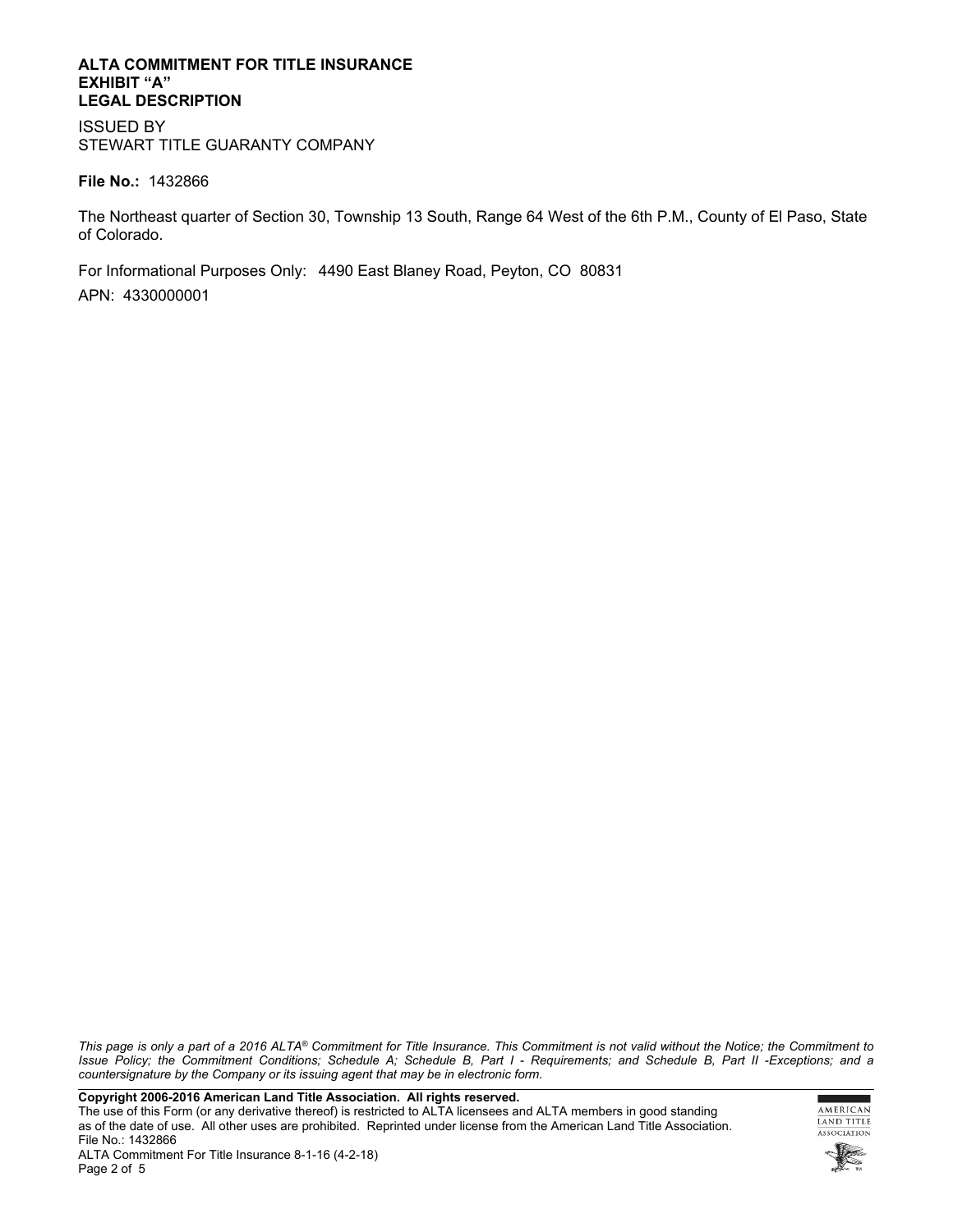## **ALTA COMMITMENT FOR TITLE INSURANCE SCHEDULE B PART I**

ISSUED BY STEWART TITLE GUARANTY COMPANY

**File No.:** 1432866

## **Requirements**

All of the following Requirements must be met:

- 1. The Proposed Insured must notify the Company in writing of the name of any party not referred to in this Commitment who will obtain an interest in the Land or who will make a loan on the Land. The Company may then make additional Requirements or Exceptions.
- 2. Pay the agreed amount for the estate or interest to be insured.
- 3. Pay the premiums, fees, and charges for the Policy to the Company.
- 4. Documents satisfactory to the Company that convey the Title or create the Mortgage to be insured, or both, must be properly authorized, executed, delivered, and recorded in the Public Records.
- 5. NONE.

NOTE: This product is for informational purposes only. It is not a title insurance product and does not provide any form of coverage. This product is not a guarantee or assurance and does not warrant, or otherwise insure any condition, fact or circumstance. This product does not obligate this Company to issue any policies of title insurance for any subsequent transaction based on the information provided or involving the property described herein. This Company's sole liability for any error(s) relating to this product is limited to the amount that was paid for this product.

FOR INFORMATIONAL PURPOSES ONLY:

24-month Chain of Title: The only conveyance(s) affecting said land recorded within the 24 months preceding the date of this commitment is (are) as follows:

Warranty Deed recorded February 27, 1997, [as Reception No. 097021586](https://starters.stewartworkplace.com/SSF/GetDocument?docId=3193309&stateFips=8&areaFips=41&rnd=902815564&ver=0&recTypeId=627&ext=tiff&forceFormat=PDF).

NOTE: If no conveyances were found in that 24 month period, the last recorded conveyance is reported. If the subject land is a lot in a subdivision plat less than 24 months old, only the conveyances subsequent to the plat are reported.

*This page is only a part of a 2016 ALTA® Commitment for Title Insurance. This Commitment is not valid without the Notice; the Commitment to Issue Policy; the Commitment Conditions; Schedule A; Schedule B, Part I - Requirements; and Schedule B, Part II -Exceptions; and a countersignature by the Company or its issuing agent that may be in electronic form.*

**Copyright 2006-2016 American Land Title Association. All rights reserved.** 

The use of this Form (or any derivative thereof) is restricted to ALTA licensees and ALTA members in good standing as of the date of use. All other uses are prohibited. Reprinted under license from the American Land Title Association. File No.: 1432866



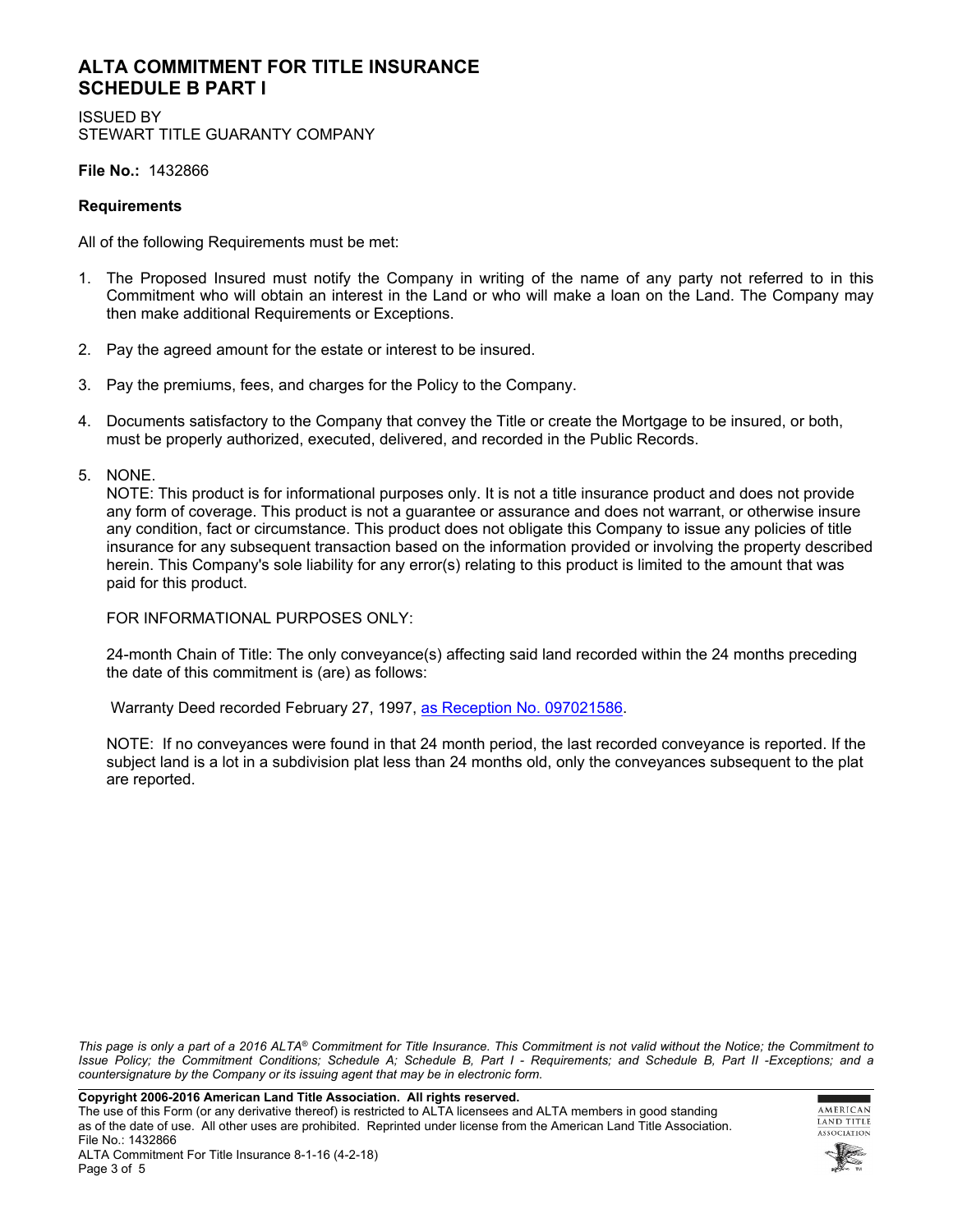## **ALTA COMMITMENT FOR TITLE INSURANCE SCHEDULE B PART II**

ISSUED BY STEWART TITLE GUARANTY COMPANY

## **Exceptions**

**File No.:** 1432866

THIS COMMITMENT DOES NOT REPUBLISH ANY COVENANT, CONDITION, RESTRICTION, OR LIMITATION CONTAINED IN ANY DOCUMENT REFERRED TO IN THIS COMMITMENT TO THE EXTENT THAT THE SPECIFIC COVENANT, CONDITION, RESTRICTION, OR LIMITATION VIOLATES STATE OR FEDERAL LAW BASED ON RACE, COLOR, RELIGION, SEX, SEXUAL ORIENTATION, GENDER IDENTITY, HANDICAP, FAMILIAL STATUS, OR NATIONAL ORIGIN.

The Policy will not insure against loss or damage resulting from the terms and provisions of any lease or easement identified in Schedule A, and will include the following Exceptions unless cleared to the satisfaction of the Company:

- 1. Any defect, lien, encumbrance, adverse claim, or other matter that appears for the first time in the Public Records or is created, attaches, or is disclosed between the Commitment Date and the date on which all of the Schedule B, Part I - Requirements are met.
- 2. Rights or claims of parties in possession, not shown by the public records.
- 3. Easements, or claims of easements, not shown by the public records.
- 4. Any encroachment, encumbrance, violation, variation, or adverse circumstance affecting the title that would be disclosed by an accurate and complete land survey of the Land and not shown by the public records.
- 5. Any lien, or right to a lien, for services, labor or material heretofore or hereafter furnished, imposed by law and not shown by the public records.
- 6. (a) Unpatented mining claims; (b) reservations or exceptions in patents or in Acts authorizing the issuance thereof; (c) Minerals of whatsoever kind, subsurface and surface substances, in, on, under and that may be produced from the Land, together with all rights, privileges, and immunities relating thereto, whether or not the matters excepted under (a), (b) or (c) are shown by the Public Records or listed in Schedule B.
- 7. Water rights, claims or title to water.
- 8. Any and all unpaid taxes and assessments and any unredeemed tax sales.
- 9. Any interest which may have been acquired by the public by reason of the Resolution of the Board of County Commissioners dated and recorded October 3, 1887 in [Road Book A at Page 78,](https://starters.stewartworkplace.com/SSF/GetDocument?docId=77839&stateFips=8&areaFips=41&rnd=1496465485&ver=0&recTypeId=10764&ext=pdf&dummy=1dr4gk0sffqnvnnm6vssw49u1lw&forceFormat=PDF) which provided that all sections lines, township lines, and range lines on the public domain East of the Range line dividing Range lines 65 West and 66 West are declared to be public highways of the width of 60 feet, being 30 feet on each side of said section lines, township lines, or range lines.
- 10. Grant of Right of Way recorded October 29, 1971 [in Book 2446 at Page 646 as Reception No. 839962.](https://starters.stewartworkplace.com/SSF/GetDocument?docId=3193072&stateFips=8&areaFips=41&rnd=465824222&ver=0&recTypeId=627&ext=tiff&dummy=tmf6m90bgvlb8inq9j61ii6iiy4cy2&forceFormat=PDF)
- 11. Inclusion of the subject property in the Black Squirrel Soil Conservation District as disclosed by Notice recorded October 5, 1972 [in Book 2529 at Page 526 as Reception No. 924211](https://starters.stewartworkplace.com/SSF/GetDocument?docId=172715&stateFips=8&areaFips=41&rnd=165501271&ver=0&recTypeId=627&ext=tiff&forceFormat=PDF).

*This page is only a part of a 2016 ALTA® Commitment for Title Insurance. This Commitment is not valid without the Notice; the Commitment to Issue Policy; the Commitment Conditions; Schedule A; Schedule B, Part I - Requirements; and Schedule B, Part II -Exceptions; and a countersignature by the Company or its issuing agent that may be in electronic form.*

**Copyright 2006-2016 American Land Title Association. All rights reserved.** 

The use of this Form (or any derivative thereof) is restricted to ALTA licensees and ALTA members in good standing as of the date of use. All other uses are prohibited. Reprinted under license from the American Land Title Association. File No.: 1432866



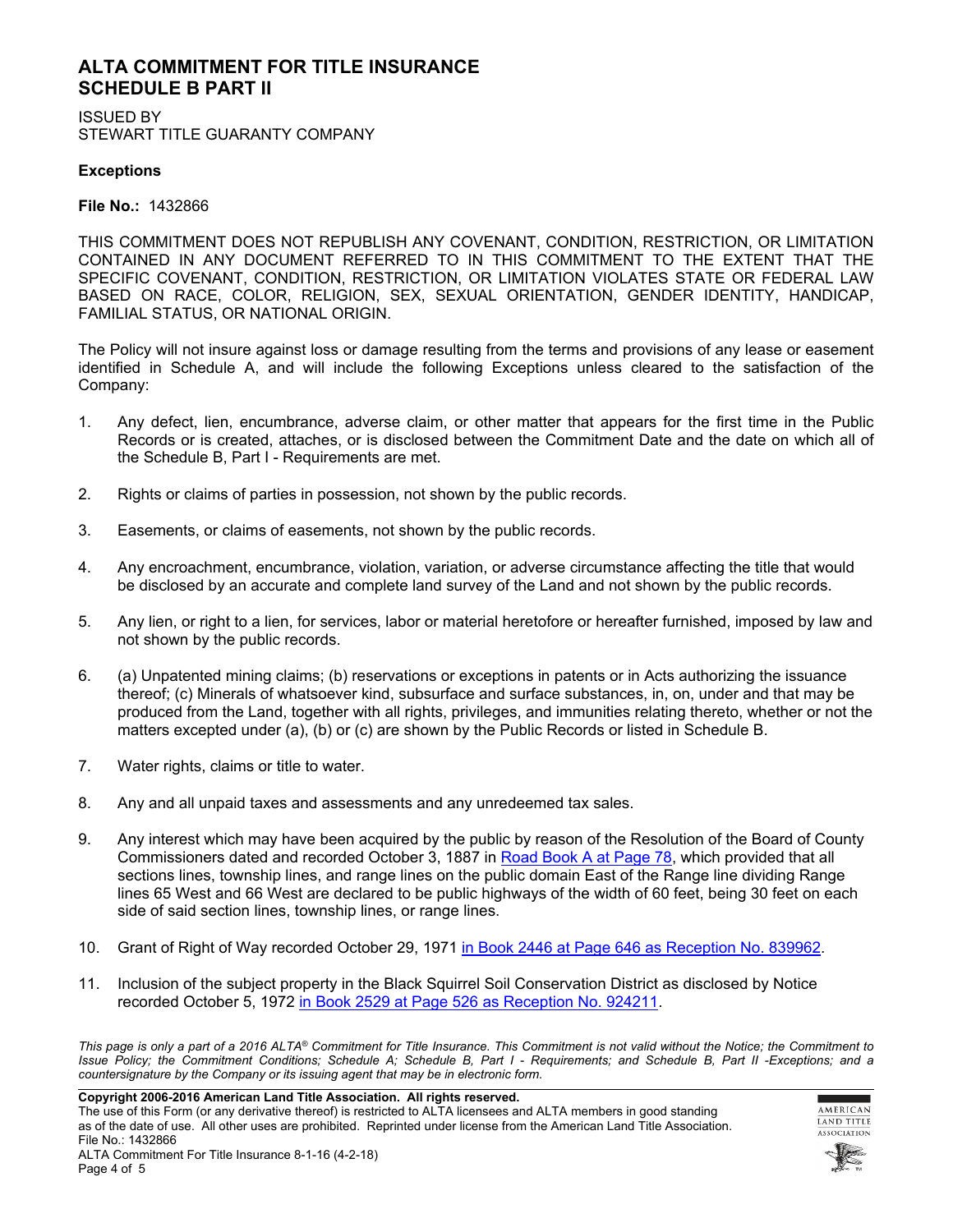## **ALTA COMMITMENT FOR TITLE INSURANCE SCHEDULE B PART II**

ISSUED BY

STEWART TITLE GUARANTY COMPANY

- 12. Grant of Right of Way recorded August 17, 1973 [in Book 2614 at Page 384 as Reception No. 08065.](https://starters.stewartworkplace.com/SSF/GetDocument?docId=3193074&stateFips=8&areaFips=41&rnd=1783912810&ver=0&recTypeId=627&ext=tiff&dummy=2ymxet7jnyrwwta7hgmwsj9t6dqm0b&forceFormat=PDF)
- 13. Grant of Right of Way recorded November 11, 1974 [in Book 2717 at Page 213 as Reception No. 113199](https://starters.stewartworkplace.com/SSF/GetDocument?docId=3193075&stateFips=8&areaFips=41&rnd=1512796267&ver=0&recTypeId=627&ext=tiff&dummy=anw52vzarb2nekstl8toe92qlmemf&forceFormat=PDF).
- 14. Notice recorded January 29, 1982 [in Book 3527 at Page 176 as Reception No. 841242.](https://starters.stewartworkplace.com/SSF/GetDocument?docId=119839&stateFips=8&areaFips=41&rnd=27056955&ver=0&recTypeId=627&ext=tiff&forceFormat=PDF)
- 15. Right-of-Way Easement recorded February 11, 1983 [in Book 3673 at Page 855 as Reception No. 945242.](https://starters.stewartworkplace.com/SSF/GetDocument?docId=852050&stateFips=8&areaFips=41&rnd=1608272563&ver=0&recTypeId=627&ext=tiff&dummy=2yn4bgi0fkz743d0cabr2z5fpx1qob&forceFormat=PDF)
- 16. Right-of-Way Easement recorded February 11, 1983 [in Book 3673 at Page 894 as Reception No. 945281.](https://starters.stewartworkplace.com/SSF/GetDocument?docId=3193086&stateFips=8&areaFips=41&rnd=292969195&ver=0&recTypeId=627&ext=tiff&dummy=2yn4c759e4ukmuj7af16nqmw7juo2d&forceFormat=PDF)
- 17. Resolution No. 84-324, Land Use-187 recorded December 5, 1984 [in Book 3946 at Page 659 as Reception](https://starters.stewartworkplace.com/SSF/GetDocument?docId=3193103&stateFips=8&areaFips=41&rnd=702042348&ver=0&recTypeId=627&ext=tiff&dummy=tn0s3bicp3ulrkw5d6jzehmkwz74is&forceFormat=PDF)  [No. 1189773.](https://starters.stewartworkplace.com/SSF/GetDocument?docId=3193103&stateFips=8&areaFips=41&rnd=702042348&ver=0&recTypeId=627&ext=tiff&dummy=tn0s3bicp3ulrkw5d6jzehmkwz74is&forceFormat=PDF)
- 18. MCI Telecommunications Corporation Site Lease recorded December 28, 1984 in Book 3954 at Page 464 as [Reception No. 1197288,](https://starters.stewartworkplace.com/SSF/GetDocument?docId=3193114&stateFips=8&areaFips=41&rnd=1123087467&ver=0&recTypeId=627&ext=tiff&dummy=2ymxepop0u0rx33rdmq1k7eghcc8gm&forceFormat=PDF) and any and all assignments and/or interests therein or rights thereunder. Assignment and Assumption of Site Lease recorded June 25, 1999 [as Reception No. 099102058](https://starters.stewartworkplace.com/SSF/GetDocument?docId=3193116&stateFips=8&areaFips=41&rnd=770454398&ver=0&recTypeId=627&ext=tiff&dummy=2ymufrb35a1w6svvh39xffkw2z60kw&forceFormat=PDF).
- 19. Grant of Right of Way recorded January 31, 1986 [in Book 5121 at Page 63 as Reception No. 1352076.](https://starters.stewartworkplace.com/SSF/GetDocument?docId=3193240&stateFips=8&areaFips=41&rnd=1011164693&ver=0&recTypeId=627&ext=tiff&dummy=2ymxepluql28123vwub7tb0zfrh5e4&forceFormat=PDF)
- 20. Memorandum of Agreement recorded August 9, 2000 [as Reception No. 200094074.](https://starters.stewartworkplace.com/SSF/GetDocument?docId=3193148&stateFips=8&areaFips=41&rnd=1510433386&ver=0&recTypeId=627&ext=tiff&dummy=anvud9iilm1eiqsux9ujyxxgkts4i&forceFormat=PDF)
- 21. Resolution No. 00-250 recorded August 16, 2000 [as Reception No. 200097484](https://starters.stewartworkplace.com/SSF/GetDocument?docId=332289&stateFips=8&areaFips=41&rnd=1942723330&ver=0&recTypeId=627&ext=tiff&forceFormat=PDF). Resolution No. 00-260 (Amended) recorded September 12, 2000 [as Reception No. 200109261](https://starters.stewartworkplace.com/SSF/GetDocument?docId=325057&stateFips=8&areaFips=41&rnd=998043505&ver=0&recTypeId=627&ext=tiff&dummy=tnvtfekre81afxhpq9k2nmxbcgr8wn&forceFormat=PDF).
- 22. Temporary Use Compliance Affidavit recorded September 27, 2007 [as Reception No. 207125912](https://starters.stewartworkplace.com/SSF/GetDocument?docId=3193167&stateFips=8&areaFips=41&rnd=592864056&ver=0&recTypeId=627&ext=tiff&dummy=anvuczt2v7yhdayyluevt1d27vafh&forceFormat=PDF).
- 23. Temporary Use Compliance Affidavit recorded October 2, 2008 [as Reception No. 208108017](https://starters.stewartworkplace.com/SSF/GetDocument?docId=3193177&stateFips=8&areaFips=41&rnd=787488613&ver=0&recTypeId=627&ext=tiff&dummy=12dzfp5ox6vdz8txmezmygbnawi8j&forceFormat=PDF).
- 24. Memorandum of Lease recorded September 1, 2009 [as Reception No. 209103957.](https://starters.stewartworkplace.com/SSF/GetDocument?docId=3193187&stateFips=8&areaFips=41&rnd=553610299&ver=0&recTypeId=627&ext=tiff&dummy=12dzfp4g4v3r0mkgr2chbcmd0aiec&forceFormat=PDF)
- 25. Memorandum of Oil and Gas Lease recorded September 13, 2011 [as Reception No. 211089028,](https://starters.stewartworkplace.com/SSF/GetDocument?docId=3193312&stateFips=8&areaFips=41&rnd=1598886356&ver=0&recTypeId=627&ext=tiff&forceFormat=PDF) and Assignment of Oil and Gas Leases recorded February 26, 2013 [as Reception No. 213025377.](https://starters.stewartworkplace.com/SSF/GetDocument?docId=3193303&stateFips=8&areaFips=41&rnd=1597575076&ver=0&recTypeId=627&ext=tiff&forceFormat=PDF)
- 26. A Deed of Trust executed by Glen A. Jardon and Janet S. Jardon, to the Public Trustee, to secure an indebtedness of \$50,000.00 in favor of Ent Credit Union recorded July 3, 2019 [as Reception No. 219075533](https://starters.stewartworkplace.com/SSF/GetDocument?docId=3193304&stateFips=8&areaFips=41&rnd=1224421314&ver=0&recTypeId=627&ext=tiff&dummy=2ymuflekzmelb5j8f8rvz40pnw0n2i&forceFormat=PDF).
- 27. Any and all existing leases and tenancies.

**Copyright 2006-2016 American Land Title Association. All rights reserved.** 

The use of this Form (or any derivative thereof) is restricted to ALTA licensees and ALTA members in good standing as of the date of use. All other uses are prohibited. Reprinted under license from the American Land Title Association. File No.: 1432866



*This page is only a part of a 2016 ALTA® Commitment for Title Insurance. This Commitment is not valid without the Notice; the Commitment to Issue Policy; the Commitment Conditions; Schedule A; Schedule B, Part I - Requirements; and Schedule B, Part II -Exceptions; and a countersignature by the Company or its issuing agent that may be in electronic form.*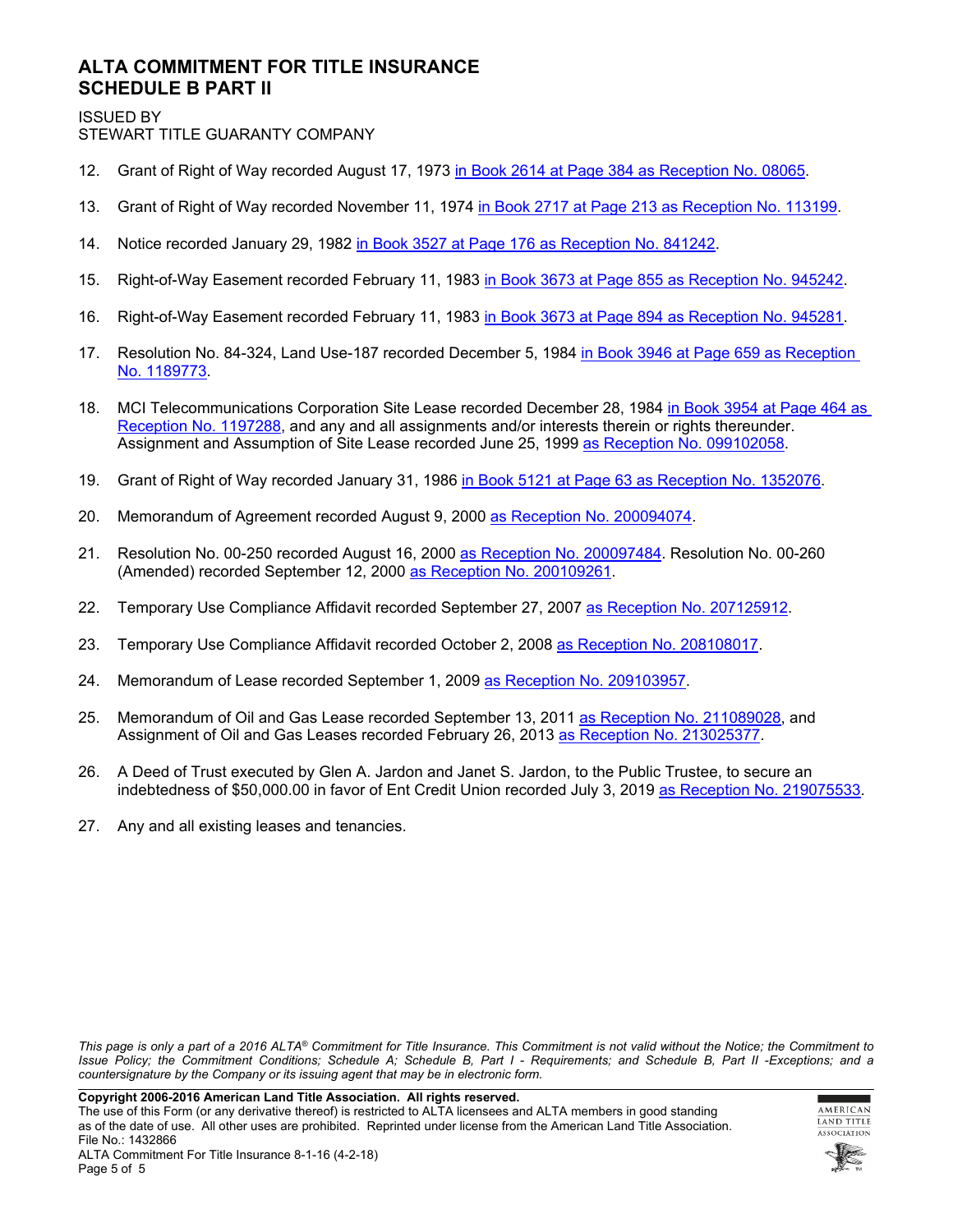File No.: 1432866

Pursuant to C.R.S. 10-11-122, notice is hereby given that:

- A. THE SUBJECT REAL PROPERTY MAY BE LOCATED IN A SPECIAL TAXING DISTRICT;
- B. A CERTIFICATE OF TAXES DUE LISTING EACH TAXING JURISDICTION SHALL BE OBTAINED FROM THE COUNTY TREASURER OR THE COUNTY TREASURER'S AUTHORIZED AGENT;
- C. INFORMATION REGARDING SPECIAL DISTRICTS AND THE BOUNDARIES OF SUCH DISTRICTS MAY BE OBTAINED FROM THE BOARD OF COUNTY COMMISSIONERS, THE COUNTY CLERK AND RECORDER, OR THE COUNTY ASSESSOR

Note: Colorado Division of Insurance Regulations 8-1-2, Section 5, Paragraph G requires that "Every title entity shall be responsible for all matters which appear of record prior to the time of recording whenever the title entity conducts the closing and is responsible for recording or filing of legal documents resulting from the transaction which was closed." Provided that Stewart Title Company conducts the closing of the insured transaction and is responsible for recording the legal documents from the transaction, exception number 1 will not appear on the Owner's Title Policy and the Lender's Title Policy when issued.

Note: Colorado Division of Insurance Regulations 8-1-2, Section 5, Paragraph M requires that every title entity shall notify in writing that

Affirmative Mechanic's Lien Protection for the Owner may be available (typically by deletion of Exception No. 5 of Schedule B, Section 2 of the Commitment from the Owner's Policy to be issued) upon compliance with the following conditions:

- A. The land described in Schedule A of this commitment must be a single-family residence, which includes a condominium or townhouse unit.
- B. No labor or materials have been furnished by mechanics or materialmen for purposes of construction on the land described in Schedule A of this Commitment within the past 6 months.
- C. The Company must receive an appropriate affidavit indemnifying the Company against unfiled Mechanic's and Materialmen's Liens.
- D. The Company must receive payment of the appropriate premium.
- E. If there has been construction, improvements or major repairs undertaken on the property to be purchased, within six months prior to the Date of the Commitment, the requirements to obtain coverage for unrecorded liens will include: disclosure of certain construction information; financial information as to the seller, the builder and/or the contractor; payment of the appropriate premium; fully executed Indemnity agreements satisfactory to the company; and, any additional requirements as may be necessary after an examination of the aforesaid information by the Company.

No coverage will be given under any circumstances for labor or material for which the insured has contracted for or agreed to pay.

To comply with the provisions of C.R.S. 10-11-123, the Company makes the following disclosure:

- a. That there is recorded evidence that a mineral estate has been severed, leased or otherwise conveyed from the surface estate and that there is a substantial likelihood that a third party holds some or all interest in oil, gas, other minerals, or geothermal energy in the property; and
- b. That such mineral estate may include the right to enter and use the property without the surface owner's permission.

## **NOTE: THIS DISCLOSURE APPLIES ONLY IF SCHEDULE B, SECTION 2 OF THE TITLE COMMITMENT HEREIN INCLUDES AN EXCEPTION FOR SEVERED MINERALS.**

**Notice of Availability of a Closing Protection Letter:** Pursuant to Colorado Division of Insurance Regulation 8-1-3, Section 5, Paragraph C (11)(f), a closing protection letter is available to the consumer.

NOTHING HEREIN CONTAINED WILL BE DEEMED TO OBLIGATE THE COMPANY TO PROVIDE ANY OF THE COVERAGES REFERRED TO HEREIN, UNLESS THE ABOVE CONDITIONS ARE FULLY SATISFIED.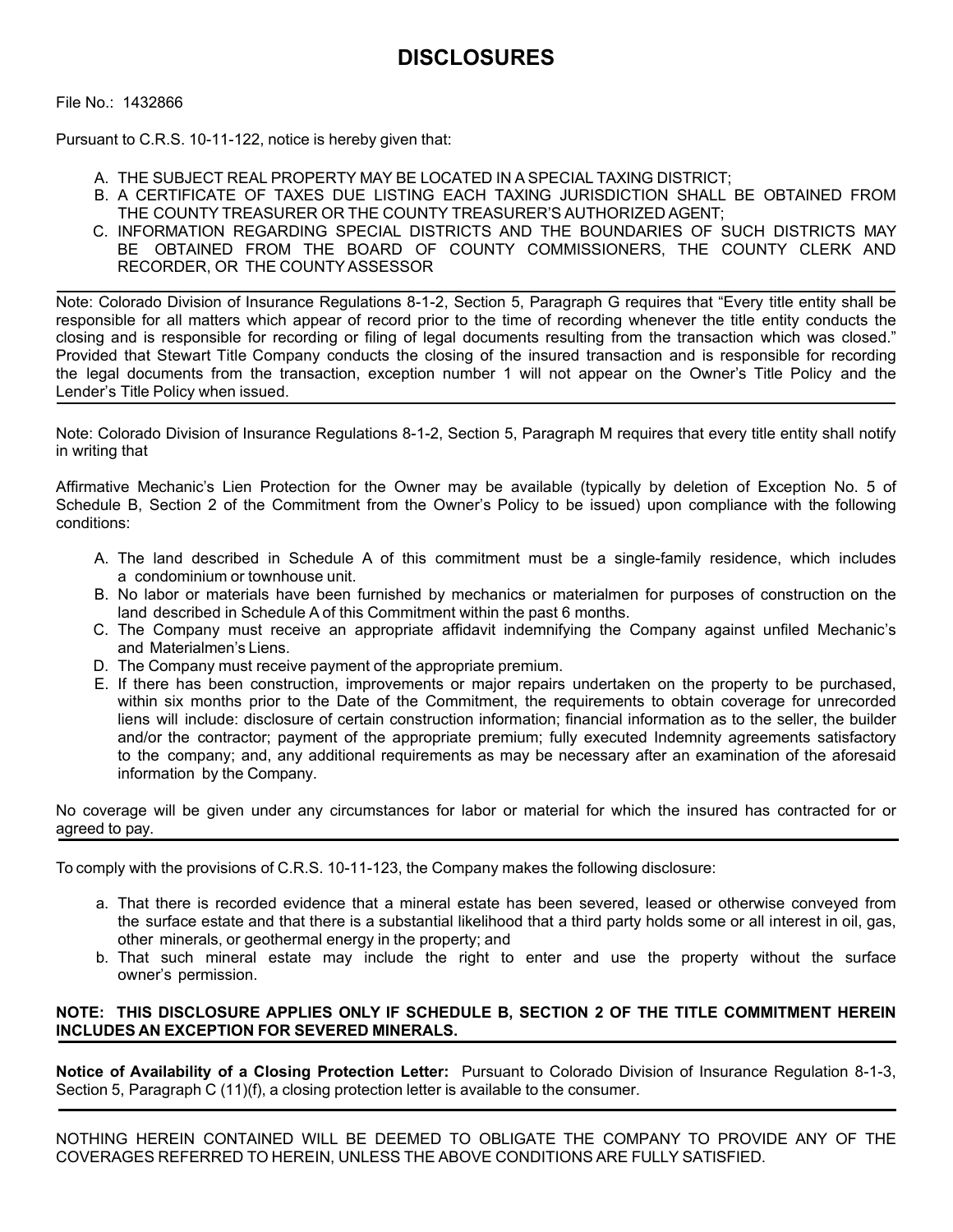## **Stewart Title Guaranty Company Privacy Notice Stewart Title Companies**

## **WHAT DO THE STEWART TITLE COMPANIES DO WITH YOUR PERSONAL INFORMATION?**

Federal and applicable state law and regulations give consumers the right to limit some but not all sharing. Federal and applicable state law regulations also require us to tell you how we collect, share, and protect your personal information. Please read this notice carefully to understand how we use your personal information. This privacy notice is distributed on behalf of the Stewart Title Guaranty Company and its title affiliates (the Stewart Title Companies), pursuant to Title V of the Gramm-Leach-Bliley Act (GLBA).

The types of personal information we collect and share depend on the product or service that you have sought through us. This information can include social security numbers and driver's license number.

All financial companies, such as the Stewart Title Companies, need to share customers' personal information to run their everyday business—to process transactions and maintain customer accounts. In the section below, we list the reasons that we can share customers' personal information; the reasons that we choose to share; and whether you can limit this sharing.

| Reasons we can share your personal information.                                                                                                                                                                                                                                                                                                   | Do we share | Can you limit this sharing?                                                                                                                                                                                                                                        |
|---------------------------------------------------------------------------------------------------------------------------------------------------------------------------------------------------------------------------------------------------------------------------------------------------------------------------------------------------|-------------|--------------------------------------------------------------------------------------------------------------------------------------------------------------------------------------------------------------------------------------------------------------------|
| For our everyday business purposes— to process your transactions<br>and maintain your account. This may include running the business and<br>managing customer accounts, such as processing transactions,<br>mailing, and auditing services, and responding to court orders and legal<br>investigations.                                           | Yes         | <b>No</b>                                                                                                                                                                                                                                                          |
| For our marketing purposes— to offer our products and services to<br>you.                                                                                                                                                                                                                                                                         | Yes         | <b>No</b>                                                                                                                                                                                                                                                          |
| For joint marketing with other financial companies                                                                                                                                                                                                                                                                                                | <b>No</b>   | We don't share                                                                                                                                                                                                                                                     |
| For our affiliates' everyday business purposes— information about<br>your transactions and experiences. Affiliates are companies related by<br>common ownership or control. They can be financial and non-financial<br>companies. Our affiliates may include companies with a Stewart name;<br>financial companies, such as Stewart Title Company | Yes         | <b>No</b>                                                                                                                                                                                                                                                          |
| For our affiliates' everyday business purposes— information about<br>vour creditworthiness.                                                                                                                                                                                                                                                       | <b>No</b>   | We don't share                                                                                                                                                                                                                                                     |
| Yes<br>For our affiliates to market to you - For your convenience, Stewart<br>has developed a means for you to opt out from its affiliates marketing<br>even though such mechanism is not legally required.                                                                                                                                       |             | Yes, send your first and last name, the email<br>address used in your transaction, your Stewart file<br>number and the Stewart office location that is<br>handling<br>email<br>transaction<br>by<br>vour<br>tol<br>optout@stewart.com or fax to<br>1-800-335-9591. |
| For non-affiliates to market to you. Non-affiliates are companies not<br>related by common ownership or control. They can be financial and<br>non-financial companies.                                                                                                                                                                            | <b>No</b>   | We don't share                                                                                                                                                                                                                                                     |

We may disclose your personal information to our affiliates or to non-affiliates as permitted by law. If you request a transaction with a non-affiliate, such as a third party insurance company, we will disclose your personal information to that non-affiliate. [We do not control their subsequent use of information, and suggest you refer to their privacy notices.]

#### **SHARING PRACTICES**

| How often do the Stewart Title Companies notify me<br>about their practices? | We must notify you about our sharing practices when you request a transaction.                                                                                                                                                                                                                                                        |
|------------------------------------------------------------------------------|---------------------------------------------------------------------------------------------------------------------------------------------------------------------------------------------------------------------------------------------------------------------------------------------------------------------------------------|
| How do the Stewart Title Companies protect my<br> personal information?      | To protect your personal information from unauthorized access and use, we use<br>security measures that comply with federal law. These measures include<br>computer, file, and building safequards.                                                                                                                                   |
| How do the Stewart Title Companies collect my<br> personal information?      | We collect your personal information, for example, when you<br>request insurance-related services<br>provide such information to us<br>We also collect your personal information from others, such as the real estate<br> agent or lender involved in your transaction, credit reporting agencies, affiliates <br>or other companies. |
| What sharing can I limit?                                                    | Although federal and state law give you the right to limit sharing (e.g., opt out) in<br>certain instances, we do not share your personal information in those instances.                                                                                                                                                             |

*Contact us: If you have any questions about this privacy notice, please contact us at:* **Stewart Title Guaranty Company, 1360 Post Oak Blvd., Ste. 100, Privacy Officer, Houston, Texas 77056**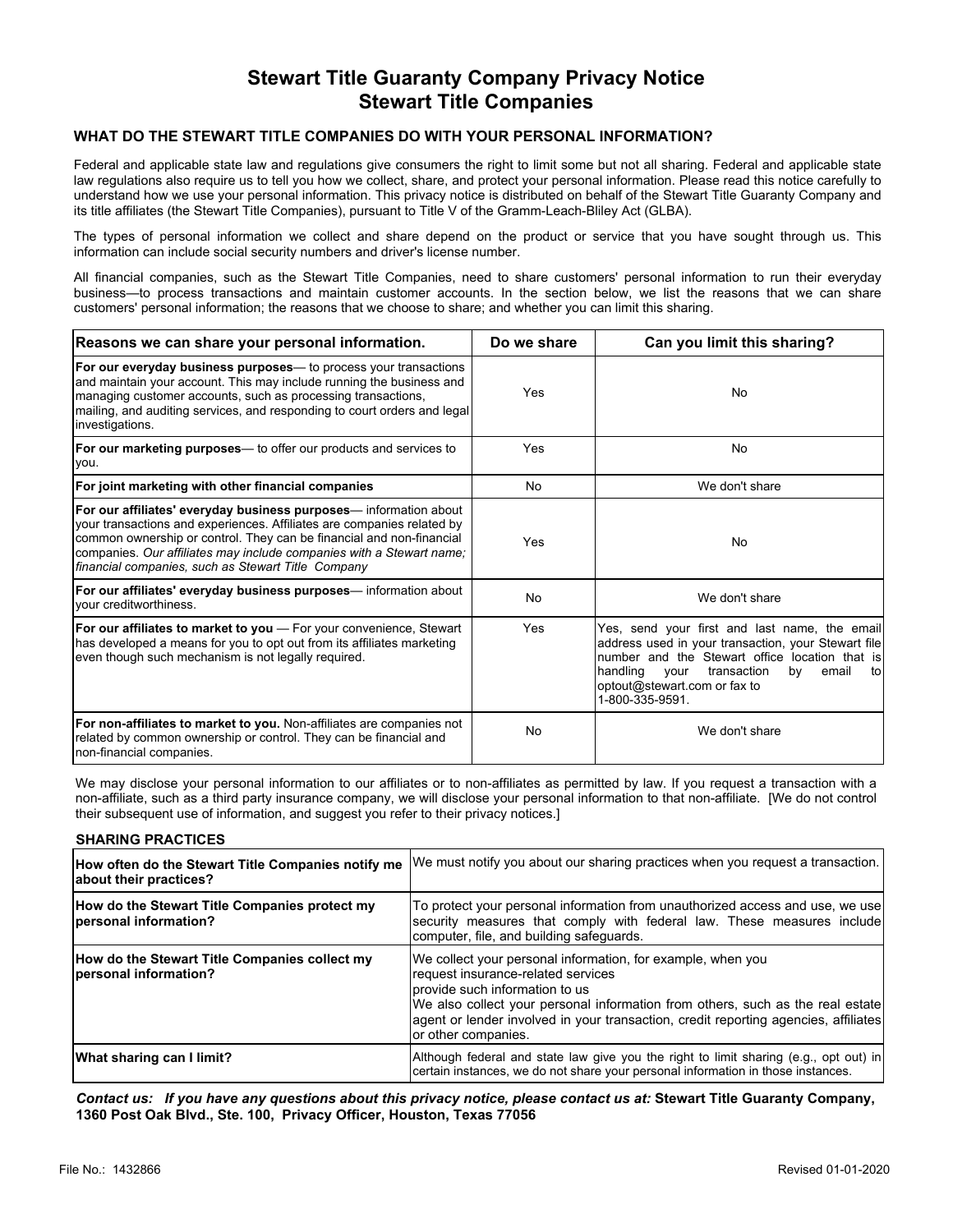## Privacy Notice for California Residents

Pursuant to the California Consumer Privacy Act of 2018 ("CCPA"), Stewart Information Services Corporation and its subsidiary companies (collectively, "Stewart") are providing this **Privacy Notice for California Residents** ("CCPA Notice"). This CCPA Notice supplements the information contained in Stewart's existing privacy notice and applies solely to all visitors, users and others who reside in the State of California or are considered California Residents ("consumers" or "you"). Terms used but not defined shall have the meaning ascribed to them in the CCPA.

## Information Stewart Collects

Stewart collects information that identifies, relates to, describes, references, is capable of being associated with, or could reasonably be linked, directly or indirectly, with a particular consumer, household, or device. Most of the information that Stewart collects in the course of its regular business is already protected pursuant to the Gramm-Leach-Bliley Act (GLBA). Additionally, much of this information comes from government records or other information already in the public domain. Personal information under the CCPA does not include:

- Publicly available information from government records.
- Deidentified or aggregated consumer information.
- Certain personal information protected by other sector-specific federal or California laws, including but not limited to the Fair Credit Reporting Act (FCRA), GLBA and California Financial Information Privacy Act (FIPA).

Specifically, Stewart has collected the following categories of personal information from consumers within the last twelve (12) months:

| Category                                                                                                                        | <b>Examples</b>                                                                                                                                                                                                                                                                                                                                                                                                                                                                                                       | Collected? |
|---------------------------------------------------------------------------------------------------------------------------------|-----------------------------------------------------------------------------------------------------------------------------------------------------------------------------------------------------------------------------------------------------------------------------------------------------------------------------------------------------------------------------------------------------------------------------------------------------------------------------------------------------------------------|------------|
| A. Identifiers.                                                                                                                 | A real name, alias, postal address, unique personal identifier, online identifier, Internet<br>Protocol address, email address, account name, Social Security number, driver's<br>license number, passport number, or other similar identifiers.                                                                                                                                                                                                                                                                      | <b>YES</b> |
| B. Personal information categories<br>listed in the California Customer<br>Records statute (Cal. Civ. Code §<br>$1798.80(e)$ ). | A name, signature, Social Security number, physical characteristics or description,<br>address, telephone number, passport number, driver's license or state identification<br>card number, insurance policy number, education, employment, employment history,<br>bank account number, credit card number, debit card number, or any other financial<br>information, medical information, or health insurance information. Some personal<br>information included in this category may overlap with other categories. | <b>YES</b> |
| C. Protected classification<br>characteristics under California or<br>federal law.                                              | Age (40 years or older), race, color, ancestry, national origin, citizenship, religion or<br>creed, marital status, medical condition, physical or mental disability, sex (including<br>gender, gender identity, gender expression, pregnancy or childbirth and related<br>medical conditions), sexual orientation, veteran or military status, genetic information<br>(including familial genetic information).                                                                                                      | <b>YES</b> |
| D. Commercial information.                                                                                                      | Records of personal property, products or services purchased, obtained, or<br>considered, or other purchasing or consuming histories or tendencies.                                                                                                                                                                                                                                                                                                                                                                   | <b>YES</b> |
| E. Biometric information.                                                                                                       | Genetic, physiological, behavioral, and biological characteristics, or activity patterns<br>used to extract a template or other identifier or identifying information, such as,<br>fingerprints, faceprints, and voiceprints, iris or retina scans, keystroke, gait, or other<br>physical patterns, and sleep, health, or exercise data.                                                                                                                                                                              | <b>YES</b> |
| F. Internet or other similar network<br>activity.                                                                               | Browsing history, search history, information on a consumer's interaction with a<br>website, application, or advertisement.                                                                                                                                                                                                                                                                                                                                                                                           | <b>YES</b> |
| G. Geolocation data.                                                                                                            | Physical location or movements.                                                                                                                                                                                                                                                                                                                                                                                                                                                                                       | <b>YES</b> |
| H. Sensory data.                                                                                                                | Audio, electronic, visual, thermal, olfactory, or similar information.                                                                                                                                                                                                                                                                                                                                                                                                                                                | <b>YES</b> |
| I. Professional or employment-related<br>information.                                                                           | Current or past job history or performance evaluations.                                                                                                                                                                                                                                                                                                                                                                                                                                                               | <b>YES</b> |
| J. Non-public education information<br>Privacy Act (20 U.S.C. Section 1232g,<br>34 C.F.R. Part 99)).                            | Education records directly related to a student maintained by an educational institution<br>(per the Family Educational Rights and or party acting on its behalf, such as grades, transcripts, class lists, student schedules,<br>student identification codes, student financial information, or student disciplinary<br>records.                                                                                                                                                                                    | <b>YES</b> |
| K. Inferences drawn from other<br>personal information.                                                                         | Profile reflecting a person's preferences, characteristics, psychological trends,<br>predispositions, behavior, attitudes, intelligence, abilities, and aptitudes.                                                                                                                                                                                                                                                                                                                                                    | <b>YES</b> |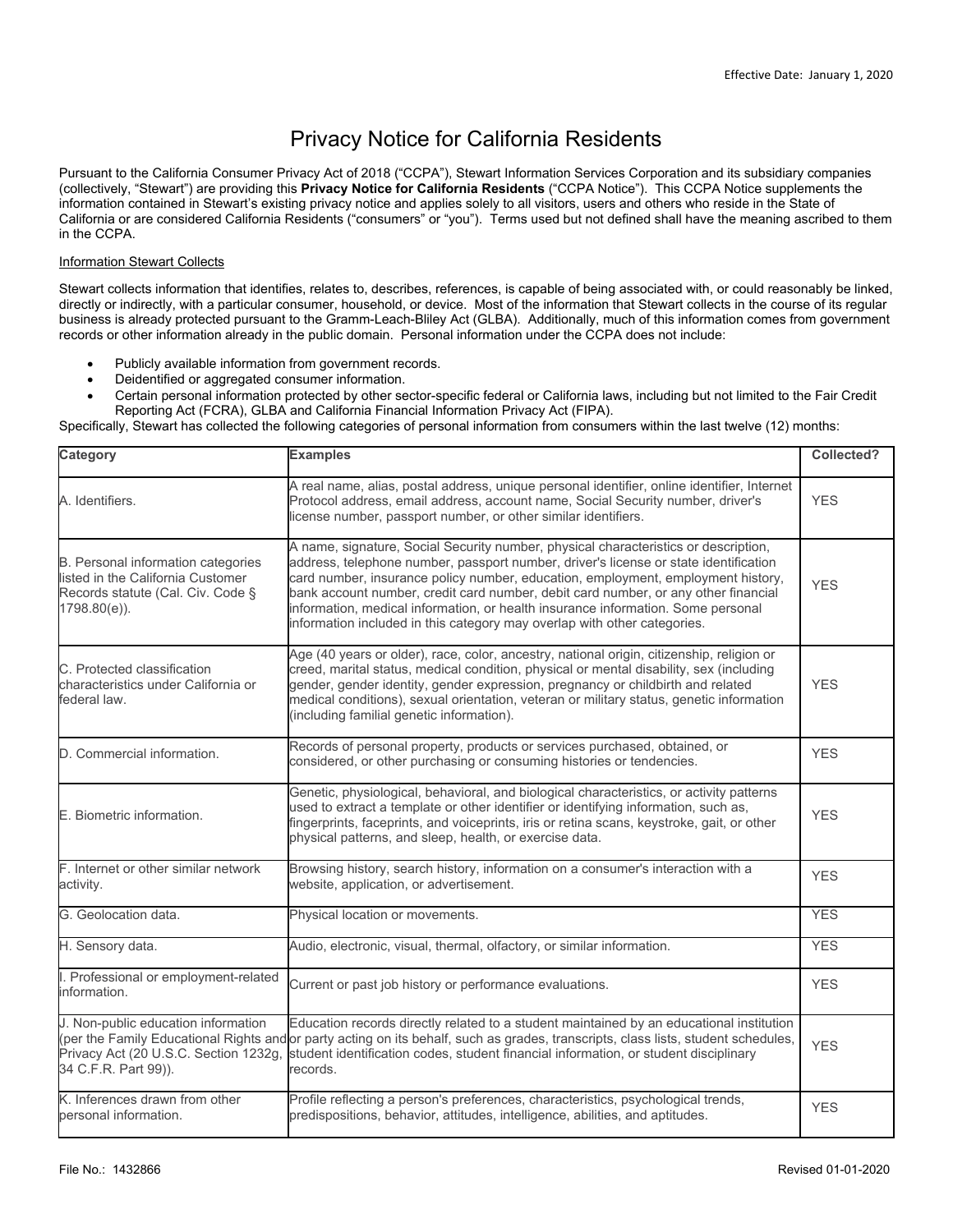Stewart obtains the categories of personal information listed above from the following categories of sources:

- Directly and indirectly from customers, their designees or their agents (For example, realtors, lenders, attorneys, etc.)
- Directly and indirectly from activity on Stewart's website or other applications.
- From third-parties that interact with Stewart in connection with the services we provide.

#### Use of Personal Information

Stewart may use or disclose the personal information we collect for one or more of the following purposes:

- To fulfill or meet the reason for which the information is provided.
- To provide, support, personalize, and develop our website, products, and services.
- To create, maintain, customize, and secure your account with Stewart.
- To process your requests, purchases, transactions, and payments and prevent transactional fraud.
- To prevent and/or process claims.
- To assist third party vendors/service providers who complete transactions or perform services on Stewart's behalf.
- As necessary or appropriate to protect the rights, property or safety of Stewart, our customers or others.
- To provide you with support and to respond to your inquiries, including to investigate and address your concerns and monitor and improve our responses.
- To personalize your website experience and to deliver content and product and service offerings relevant to your interests, including targeted offers and ads through our website, third-party sites, and via email or text message (with your consent, where required by law).
- To help maintain the safety, security, and integrity of our website, products and services, databases and other technology assets, and business.
- To respond to law enforcement or regulator requests as required by applicable law, court order, or governmental regulations.
- Auditing for compliance with federal and state laws, rules and regulations.
- Performing services including maintaining or servicing accounts, providing customer service, processing or fulfilling orders and transactions, verifying customer information, processing payments, providing advertising or marketing services or other similar services.
- To evaluate or conduct a merger, divestiture, restructuring, reorganization, dissolution, or other sale or transfer of some or all of our assets, whether as a going concern or as part of bankruptcy, liquidation, or similar proceeding, in which personal information held by us is among the assets transferred.

Stewart will not collect additional categories of personal information or use the personal information we collected for materially different, unrelated, or incompatible purposes without providing you notice.

#### Disclosure of Personal Information to Affiliated Companies and Nonaffiliated Third Parties

Stewart does not sell your personal information to nonaffiliated third parties. Stewart may share your information with those you have designated as your agent in the course of your transaction (for example, a realtor or a lender). Stewart may disclose your personal information to a third party for a business purpose. Typically, when we disclose personal information for a business purpose, we enter a contract that describes the purpose and requires the recipient to both keep that personal information confidential and not use it for any purpose except performing the contract.

We share your personal information with the following categories of third parties:

- Service providers and vendors (For example, search companies, mobile notaries, and companies providing credit/debit card processing, billing, shipping, repair, customer service, auditing, marketing, etc.)
- Affiliated Companies
- Litigation parties and attorneys, as required by law.
- Financial rating organizations, rating bureaus and trade associations.
- Federal and State Regulators, law enforcement and other government entities

In the preceding twelve (12) months, Stewart has disclosed the following categories of personal information for a business purpose:

#### Category A: Identifiers

- Category B: California Customer Records personal information categories
- Category C: Protected classification characteristics under California or federal law
- Category D: Commercial Information
- Category E: Biometric Information
- Category F: Internet or other similar network activity
- Category G: Geolocation data
- Category H: Sensory data
- Category I: Professional or employment-related information
- Category J: Non-public education information
- Category K: Inferences

#### Consumer Rights and Choices

The CCPA provides consumers (California residents) with specific rights regarding their personal information. This section describes your CCPA rights and explains how to exercise those rights.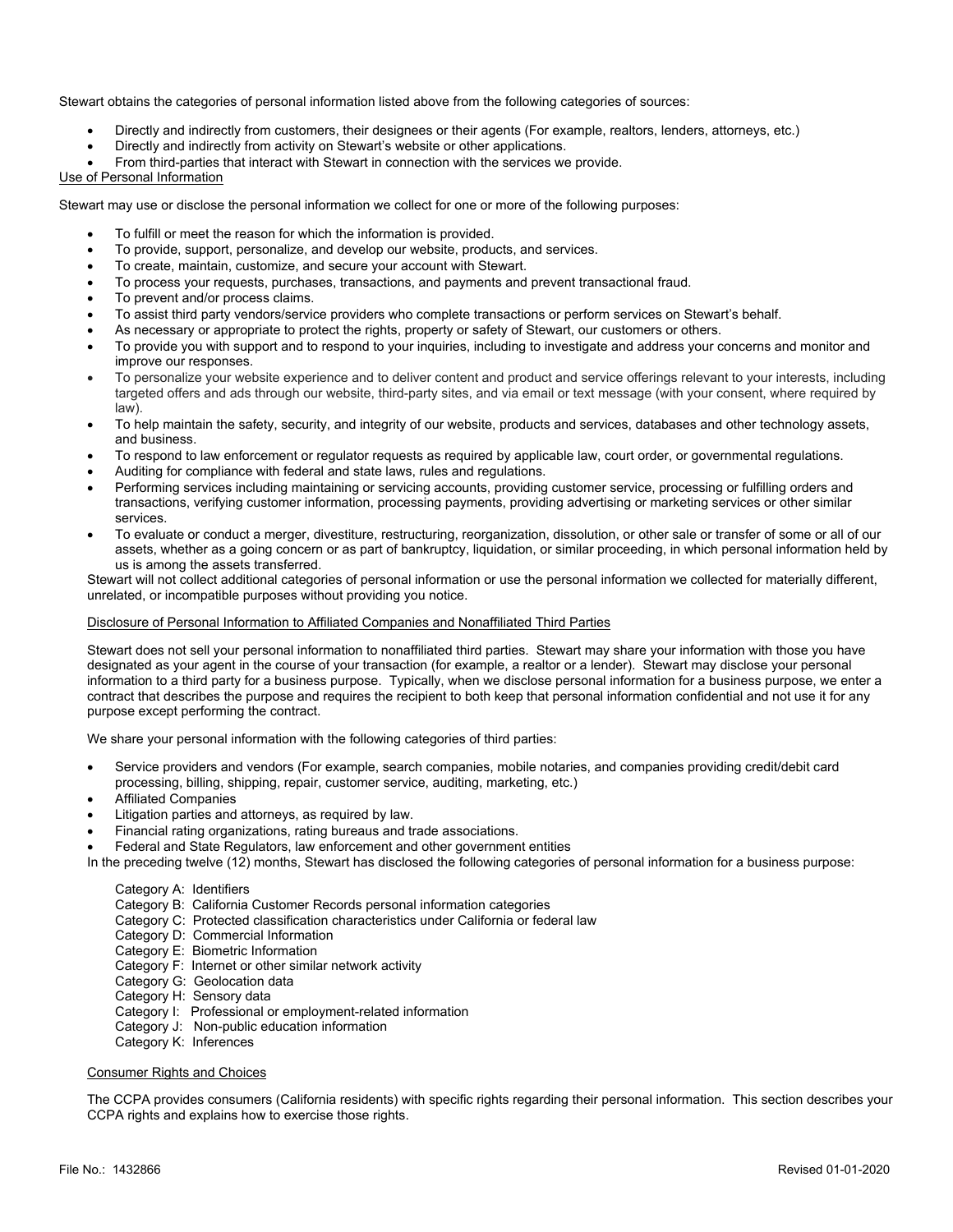#### **Access to Specific Information and Data Portability Rights**

You have the right to request that Stewart disclose certain information to you about our collection and use of your personal information over the past 12 months. Once we receive and confirm your verifiable consumer request, Stewart will disclose to you:

- The categories of personal information Stewart collected about you.
- The categories of sources for the personal information Stewart collected about you.
- Stewart's business or commercial purpose for collecting that personal information.
- The categories of third parties with whom Stewart shares that personal information.
- The specific pieces of personal information Stewart collected about you (also called a data portability request).
- If Stewart disclosed your personal data for a business purpose, a listing identifying the personal information categories that each category of recipient obtained.

#### **Deletion Request Rights**

You have the right to request that Stewart delete any of your personal information we collected from you and retained, subject to certain exceptions. Once we receive and confirm your verifiable consumer request, Stewart will delete (and direct our service providers to delete) your personal information from our records, unless an exception applies.

Stewart may deny your deletion request if retaining the information is necessary for us or our service providers to:

- 1. Complete the transaction for which we collected the personal information, provide a good or service that you requested, take actions reasonably anticipated within the context of our ongoing business relationship with you, or otherwise perform our contract with you.
- 2. Detect security incidents, protect against malicious, deceptive, fraudulent, or illegal activity, or prosecute those responsible for such activities.
- 3. Debug products to identify and repair errors that impair existing intended functionality.
- 4. Exercise free speech, ensure the right of another consumer to exercise their free speech rights, or exercise another right provided for by law.
- 5. Comply with the California Electronic Communications Privacy Act (Cal. Penal Code § 1546 *seq.*).
- 6. Engage in public or peer-reviewed scientific, historical, or statistical research in the public interest that adheres to all other applicable ethics and privacy laws, when the information's deletion may likely render impossible or seriously impair the research's achievement, if you previously provided informed consent.
- 7. Enable solely internal uses that are reasonably aligned with consumer expectations based on your relationship with us.
- 8. Comply with a legal obligation.
- 9. Make other internal and lawful uses of that information that are compatible with the context in which you provided it.

#### Exercising Access, Data Portability, and Deletion Rights

To exercise the access, data portability, and deletion rights described above, please submit a verifiable consumer request to us either:

- Calling us Toll Free at 1-866-571-9270
- Emailing us at [Privacyrequest@stewart.com](mailto:Privacyrequest@stewart.com)
- Visiting <http://stewart.com/ccpa>

Only you, or someone legally authorized to act on your behalf, may make a verifiable consumer request related to your personal information. You may also make a verifiable consumer request on behalf of your minor child.

To designate an authorized agent, please contact Stewart through one of the methods mentioned above.

You may only make a verifiable consumer request for access or data portability twice within a 12-month period. The verifiable consumer request must:

- Provide sufficient information that allows us to reasonably verify you are the person about whom we collected personal information or an authorized representative.
- Describe your request with sufficient detail that allows us to properly understand, evaluate, and respond to it.

Stewart cannot respond to your request or provide you with personal information if we cannot verify your identity or authority to make the request and confirm the personal information relates to you.

Making a verifiable consumer request does not require you to create an account with Stewart.

#### Response Timing and Format

We endeavor to respond to a verifiable consumer request within forty-five (45) days of its receipt. If we require more time (up to an additional 45 days), we will inform you of the reason and extension period in writing.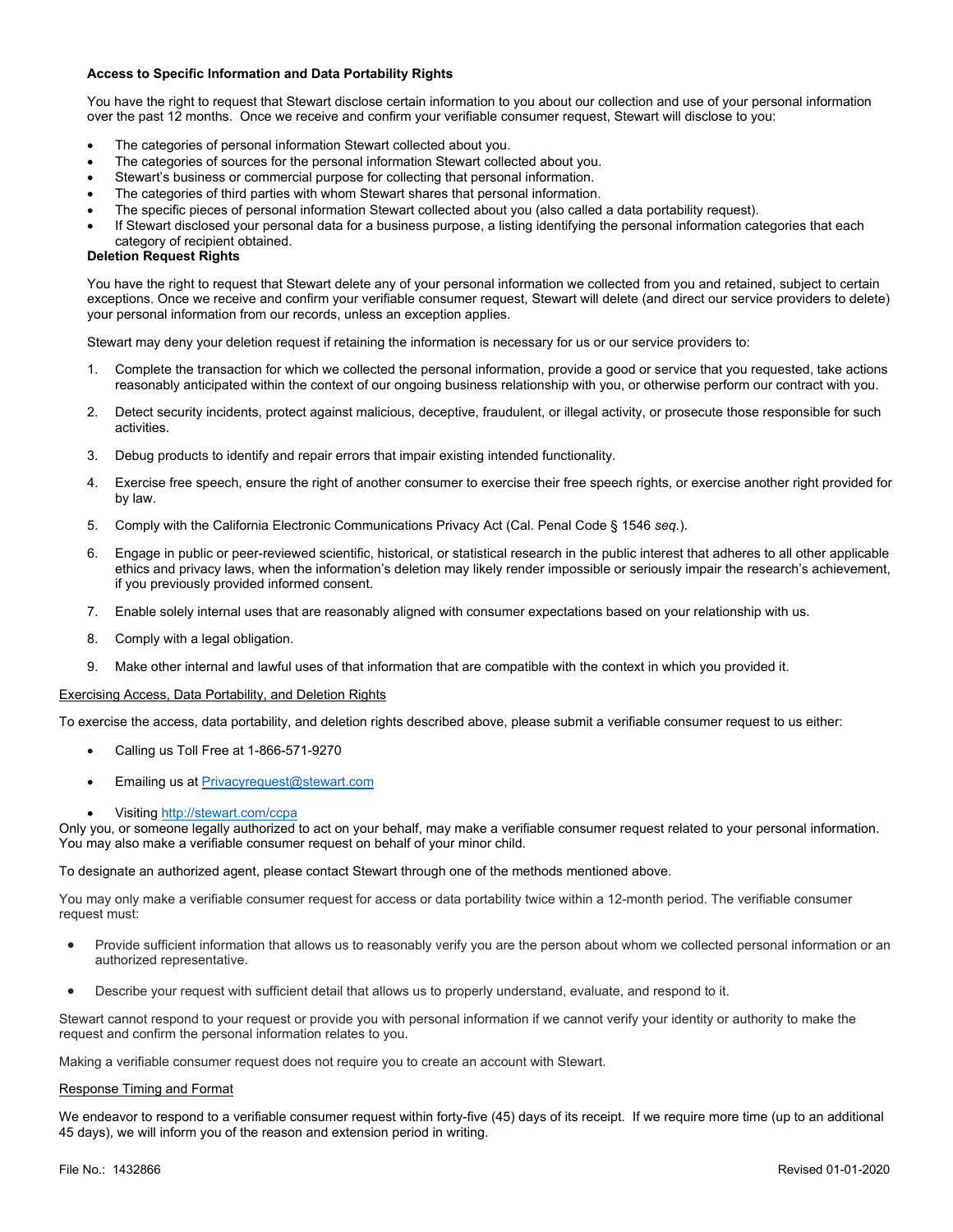A written response will be delivered by mail or electronically, at your option.

Any disclosures we provide will only cover the 12-month period preceding the verifiable consumer request's receipt. The response we provide will also explain the reasons we cannot comply with a request, if applicable. For data portability requests, we will select a format to provide your personal information that is readily useable and should allow you to transmit the information from one entity to another entity without hindrance.

Stewart does not charge a fee to process or respond to your verifiable consumer request unless it is excessive, repetitive, or manifestly unfounded. If we determine that the request warrants a fee, we will tell you why we made that decision and provide you with a cost estimate before completing your request.

#### Non-Discrimination

Stewart will not discriminate against you for exercising any of your CCPA rights. Unless permitted by the CCPA, we will not:

- Deny you goods or services.
- Charge you a different prices or rates for goods or services, including through granting discounts or other benefits, or imposing penalties.
- Provide you a different level or quality of goods or services.

 Suggest that you may receive a different price or rate for goods or services or a different level or quality of goods or services. Changes to Our Privacy Notice

Stewart reserves the right to amend this privacy notice at our discretion and at any time. When we make changes to this privacy notice, we will post the updated notice on Stewart's website and update the notice's effective date. **Your continued use of Stewart's website following the posting of changes constitutes your acceptance of such changes.**

#### Contact Information

If you have questions or comments about this notice, the ways in which Stewart collects and uses your information described here, your choices and rights regarding such use, or wish to exercise your rights under California law, please do not hesitate to contact us at:

| Phone:   | Toll Free at 1-866-571-9270                                     |
|----------|-----------------------------------------------------------------|
| Website: | http://stewart.com/ccpa                                         |
| Email:   | Privacyrequest@stewart.com                                      |
|          | <b>Postal Address:</b> Stewart Information Services Corporation |
|          | Attn: Mary Thomas, Deputy Chief Compliance Officer              |
|          | 1360 Post Oak Blvd., Ste. 100, MC #14-1                         |
|          | Houston, TX 77056                                               |